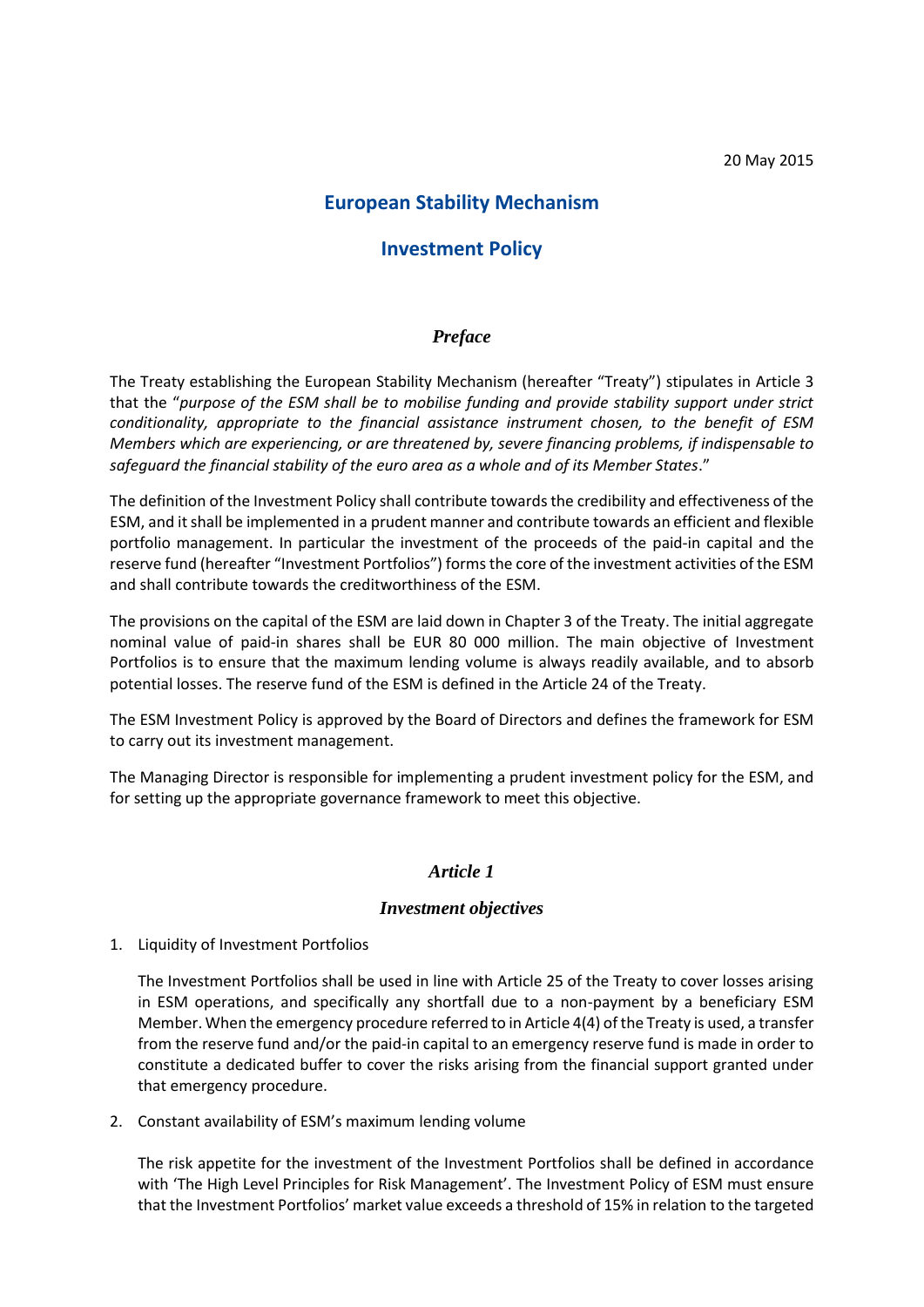maximum lending volume of ESM for a high level of confidence, such targeted maximum lending volume being defined as the maximum lending volume, adjusted during the initial period of capital payment by the portion of installed paid-in capital in the initial paid-in capital. An appropriate diversification of investments shall be used to reduce the volatility of the aggregate market value of the portfolio.

3. ESM's creditworthiness

The investment of the Investment Portfolios shall in line with Article 22 of the Treaty follow a prudent Investment Policy, in order to preserve ESM highest creditworthiness. To achieve this, an amount equivalent to 15% of the targeted maximum lending volume of ESM at the time shall be invested in assets of the highest creditworthiness, as defined in the `General Eligible Asset List` (Annex 1). The remaining part of the Investment Portfolios shall be invested along the `Enlarged Eligible Asset List` (Annex 2), provided that for the Investment Policy the overall ESM exposure to each issuer has been taken into account in order to avoid concentration risk.

4. Return

In line with Article 22 of the Treaty, the ESM shall be entitled to use part of the return on its Investment Portfolios to cover its operating and administrative costs. In line with Article 23 of the Treaty and the dividend policy, investment return can be retained as reserves or distributed as a dividend to the ESM Members "*if the amount of paid-in capital and the reserve fund exceeds the level required to maintain the lending capacity of the ESM and proceeds from the investment are not required to avoid a payment shortfall to creditors*".

# *Article 2*

## *Investment principles*

- 1. All transactions related to the investment of the proceeds of the paid-in capital and reserve fund shall be conducted in a prudent manner in order to ensure ESM's creditworthiness as well as to limit any effects on market prices, even in situations of market stress.
- 2. All transactions related to the proceeds of the paid-in capital and reserve fund shall be conducted only with eligible counterparties.
- 3. An appropriate level of diversification of the Investment Portfolios shall be maintained in order to reduce the ESM's overall risk. Diversification shall be attained through allocation between various asset classes, geographical areas (and notably supranational institutions, and issuers outside of the Euro Area), issuers and instruments.
- 4. Derivatives shall be used for risk management purposes only.
- 5. Any currency risk shall be hedged into Euro to ensure a limited remaining foreign exchange risk for the ESM. As a main investment strategy, assets, issued by Euro Area or non-Euro Area entities, denominated in Euro shall however be favored over assets denominated in a foreign currency.
- 6. The implementation of the Investment Policy guidelines for ESM Investment Portfolios on a daily basis shall be governed through Operating Manuals, as described in Article 6. An appropriate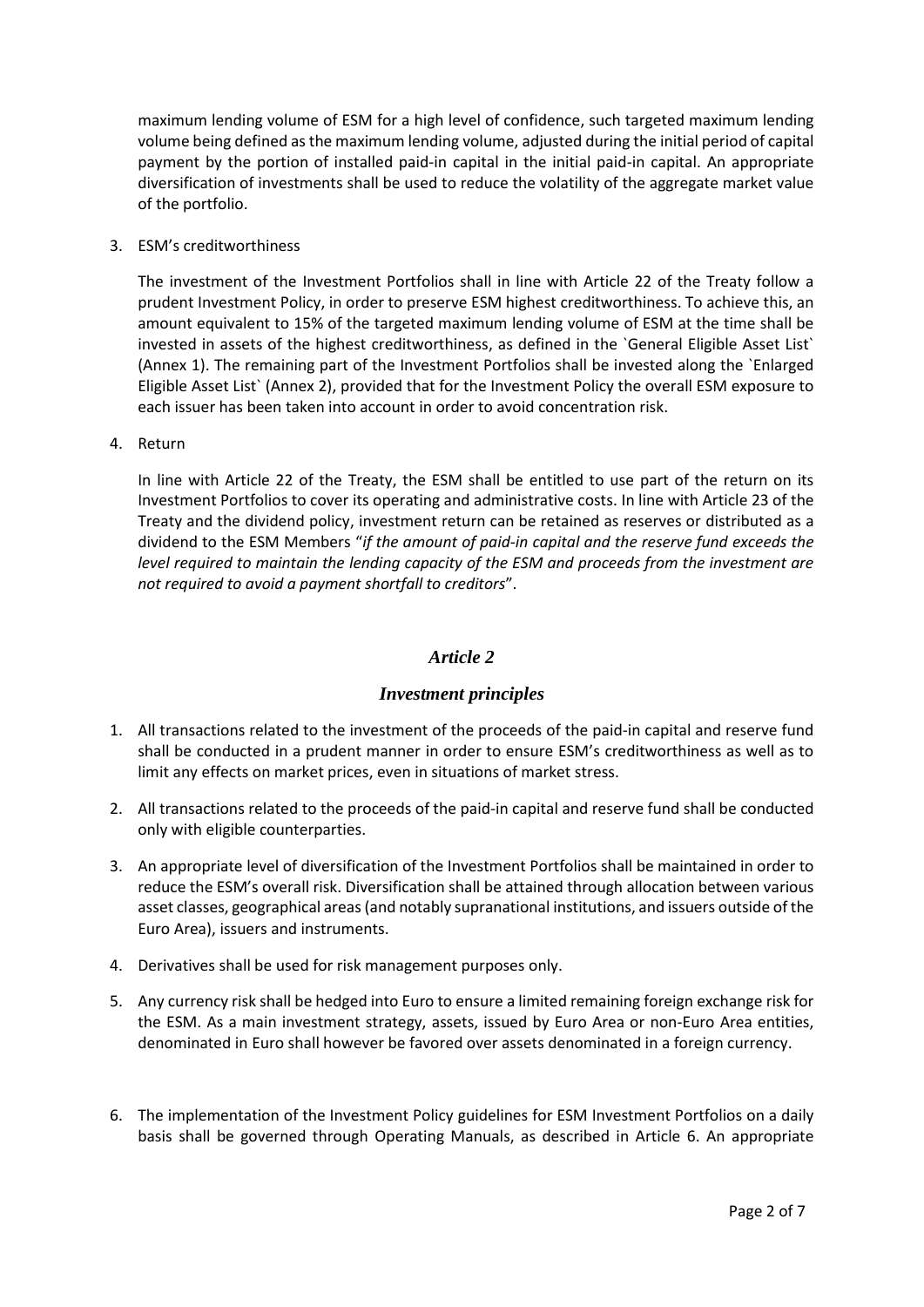governance framework, risk indicators and benchmarks shall be precisely defined to ensure the fulfillment of the investment objectives, and to allow the Board of Directors to monitor the management of the investment portfolios.

## *Article 3*

### *Eligible instruments*

- 1. Within a strict credit risk framework, the asset classes eligible under the Investment Policy for the ESM Investment Portfolios shall be exclusively based on the following criteria depending on the nature of the Investment objectives:
	- a. Ability of the ESM to cover losses arising in the ESM operations, maintain the constant availability of the targeted maximum lending volume and maintain the highest financial strength of the ESM: 'General Eligible Assets List' (Annex 1);
	- b. Enhancement of diversification and return: 'Enlarged Eligible Assets List' (Annex 2).
- 2. In case any asset loses its eligibility, the Managing Director, in accordance with the Board of Directors, may decide to reduce the exposure of this given asset, but doing so within an appropriate timeframe and manner in order to minimise any impact on market prices.

## *Article 4*

### *Portfolio Structure*

- 1. In accordance with Article 25 of the Treaty, losses arising from ESM operations shall be firstly deducted from the reserve fund. Therefore the resources of reserve fund shall be invested in order to fulfill the high liquidity requirement of this objective.
- 2. The Investment objectives, defined earlier (see Article 1), shall be implemented by segregating the ESM Investment Portfolios into separate portfolios (investment tranches). The characteristics and relative size of each tranche are described below.
- 3. The tranche with the highest requirements on liquidity of investments is the **Short-term tranche**:
	- a. The main objective of the Short-term tranche is to allow the ESM to face any temporary disbursement to cover any shortfall due to a non-payment by a beneficiary country.
	- b. The target size of this tranche shall be determined in line with the future payments due from the beneficiary countries over at least 6 months, with a minimum overall size of EUR 5 000 million.
	- c. This tranche is invested in liquid investment instruments with a capital preservation objective at a one-year horizon, for a high level of confidence.
	- d. Assets of the Short-term tranche shall be compliant with the General Eligible Assets List and shall be appropriately diversified. For diversification purposes, at least 30% of this amount shall be invested either in supranational institutions or outside the Euro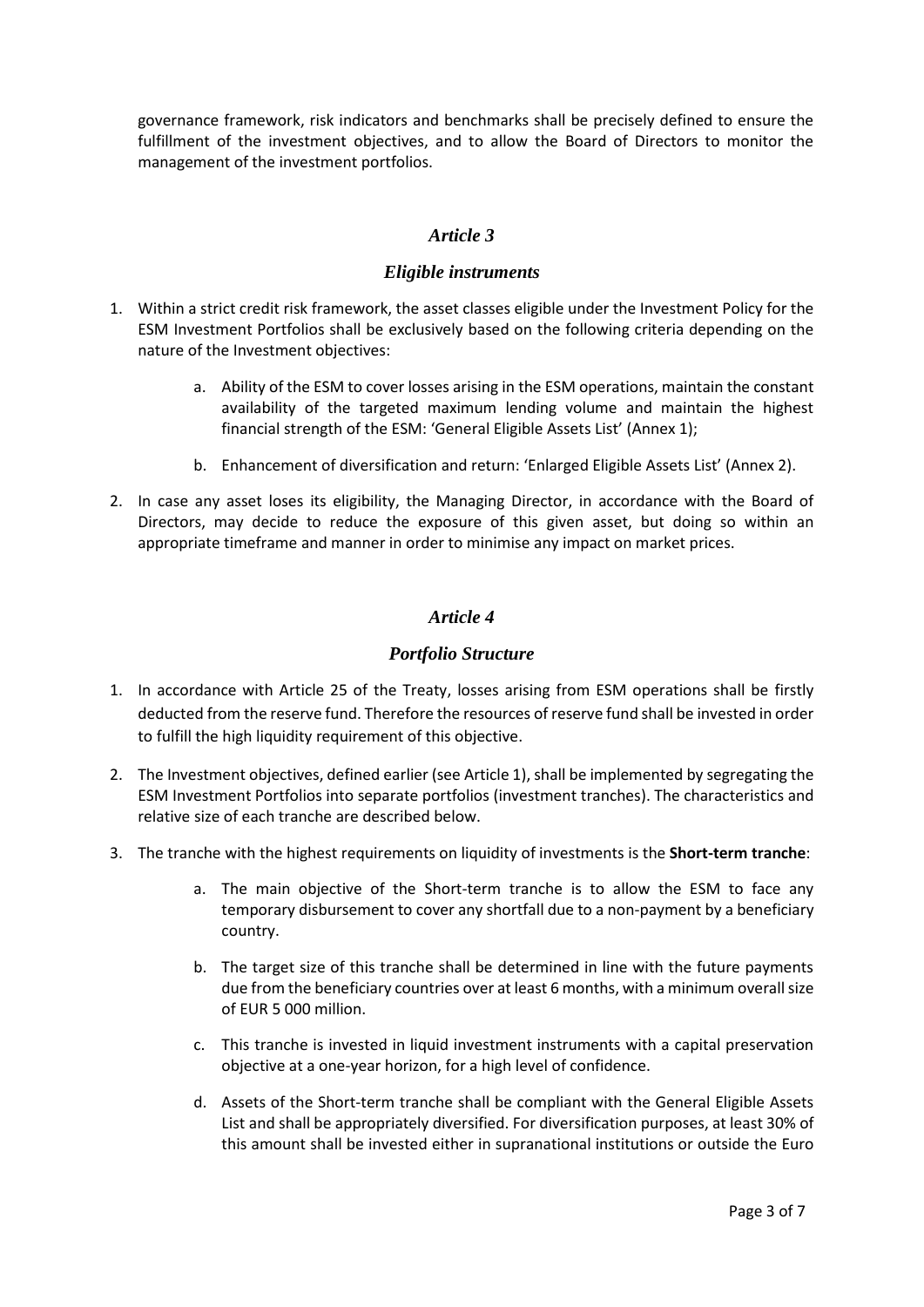Area and no sovereign exposure shall represent more than its capital key as defined by the Treaty.

- e. The proceeds of the reserve fund shall be invested in full in the Short-term tranche.
- 4. The tranche to assure diversification, and financial strength is the **Medium/Long-term tranche**:
	- a. The Medium/Long-term tranche shall have the main objective of ensuring the financial strength of the ESM. This tranche shall be managed to enhance the return of the Investment Portfolios subject to the constraints specified in the Investment objectives as well as the asset eligibility criteria. This tranche is also mainly invested in liquid investment instruments, and could also be monetized.
	- b. The size of the Medium/Long-term tranche is the remaining amount of the Investment Portfolios after the constitution of the Short-term tranche.
	- c. The tranche shall be invested with a capital preservation objective at a three-year horizon, and a maximum loss of 2% at a one-year horizon, for a high level of confidence. This strict market risk policy should allow the Investment Portfolios market value to fulfill the requirement of the 15% threshold compared to the targeted maximum lending volume of ESM at the time, as defined in Article 1(2).
	- d. To ensure the financial strength of the ESM, a minimum share of the Medium/Long Term Tranche shall be compliant with the General Eligible Assets List. As defined in Article 1(3), this minimum share shall ensure that an amount equivalent to 15% of the targeted maximum lending volume of ESM at the time is invested in the General Eligible Assets List. For the amount exceeding the threshold of 15% of the targeted maximum lending volume, the Enlarged Eligible Assets List applies.
	- e. For diversification purposes, at least 30% of the Medium/Long Term Tranche, complying with the General Eligible Assets List or the Enlarged Eligible Assets List, shall be invested either in supranational institutions or outside the Euro Area and no sovereign exposure shall represent more than its capital key as defined by the Treaty.
- 5. The Managing Director periodically determines the respective appropriate size for the Short-term and Medium/Long term Tranches in accordance with the ESM Investment Policy Guidelines.

## *Article 5*

#### *Management of the liquidity of ESM balance sheet*

- 1. In order to enable ESM to face any due payments arising from its liabilities in the next 12 months, if not already covered by the Available Funds, such Available Funds being the aggregate of the Short-Term Tranche and 50% of the Medium/Long Term Tranche invested in the General Eligible Assets, the difference between the Available Funds and the due payments arising from ESM liabilities in the next 12 months shall be prefunded. The prefunding of the needs shall be invested in a Liquidity Buffer.
- 2. The liquidity Buffer's Investment rules shall be identical to those applying to the Short Term Tranche.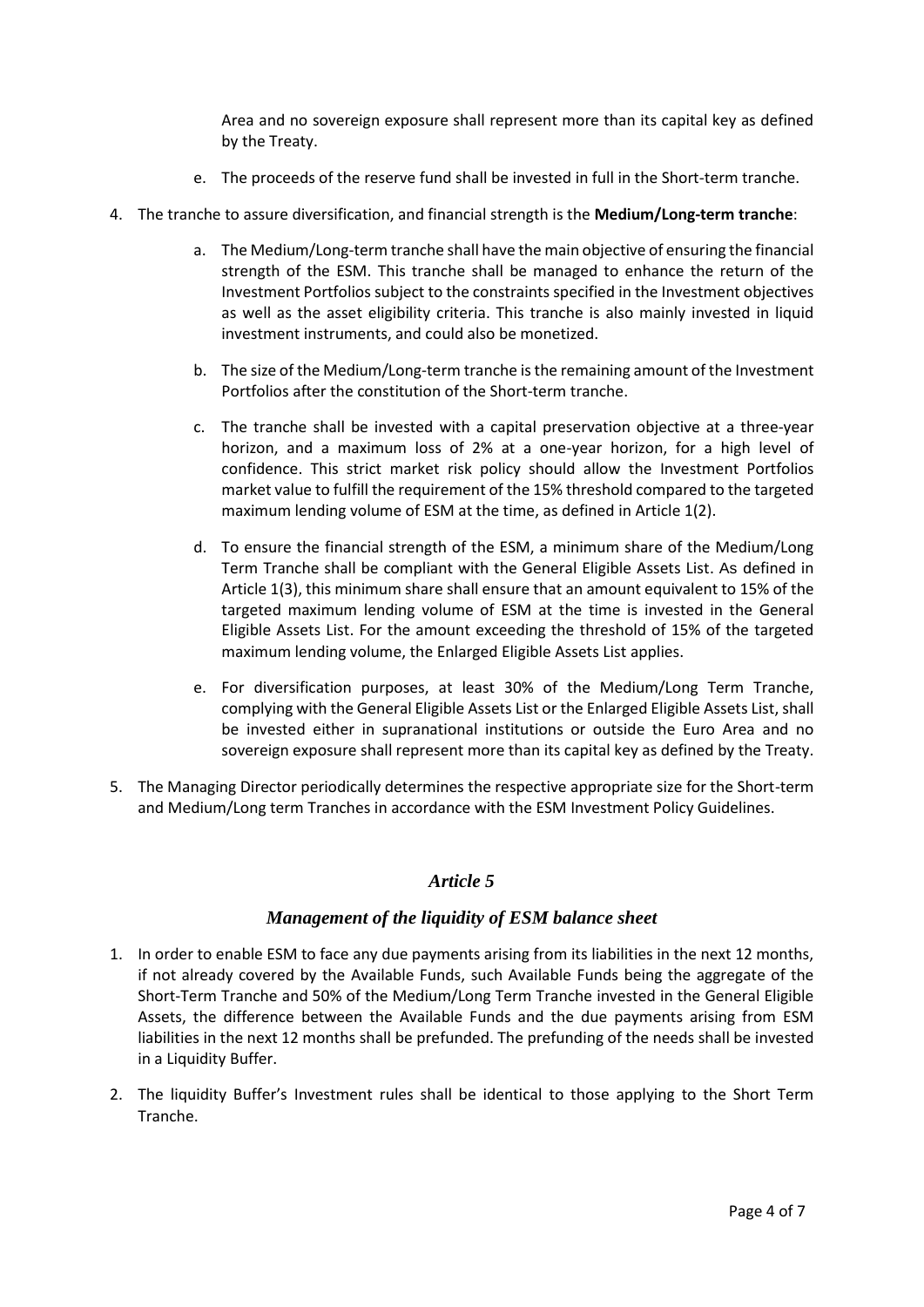## *Article 6*

## *Implementation*

- 1. In line with Article 22 of the Treaty, the Managing Director is responsible for the implementation of the Investment Policy. It is his responsibility to:
	- a. Organise periodic reviews of the ESM Investment Policy Guidelines for the Board of Directors, and of the results of the implementation of the Investment Policy.
	- b. Define the appropriate Governance framework, including the relevant Committees (such as an Investment Committee, and Risk Committee) and the relevant Documentation (such as a Manual for the Code of Conduct, and the Manual for the Investment Implementation Governance), known as the Operating Manuals.
	- c. Implement the Investment policy based on relevant risk indicators and benchmarks, as defined in the Manual for Investment Strategy, for the above mentioned portfolios, and the active risk budget.
- 2. More specifically, the Managing Director shall ensure a smooth implementation of the ESM Investment Policy guidelines, once paid-in capital has been paid. As an immediate investment of the capital payments along the targeted Investment Policy might lead to market price impacts, some temporary divergence, namely a higher share in short term and very liquid assets, shall be tolerated.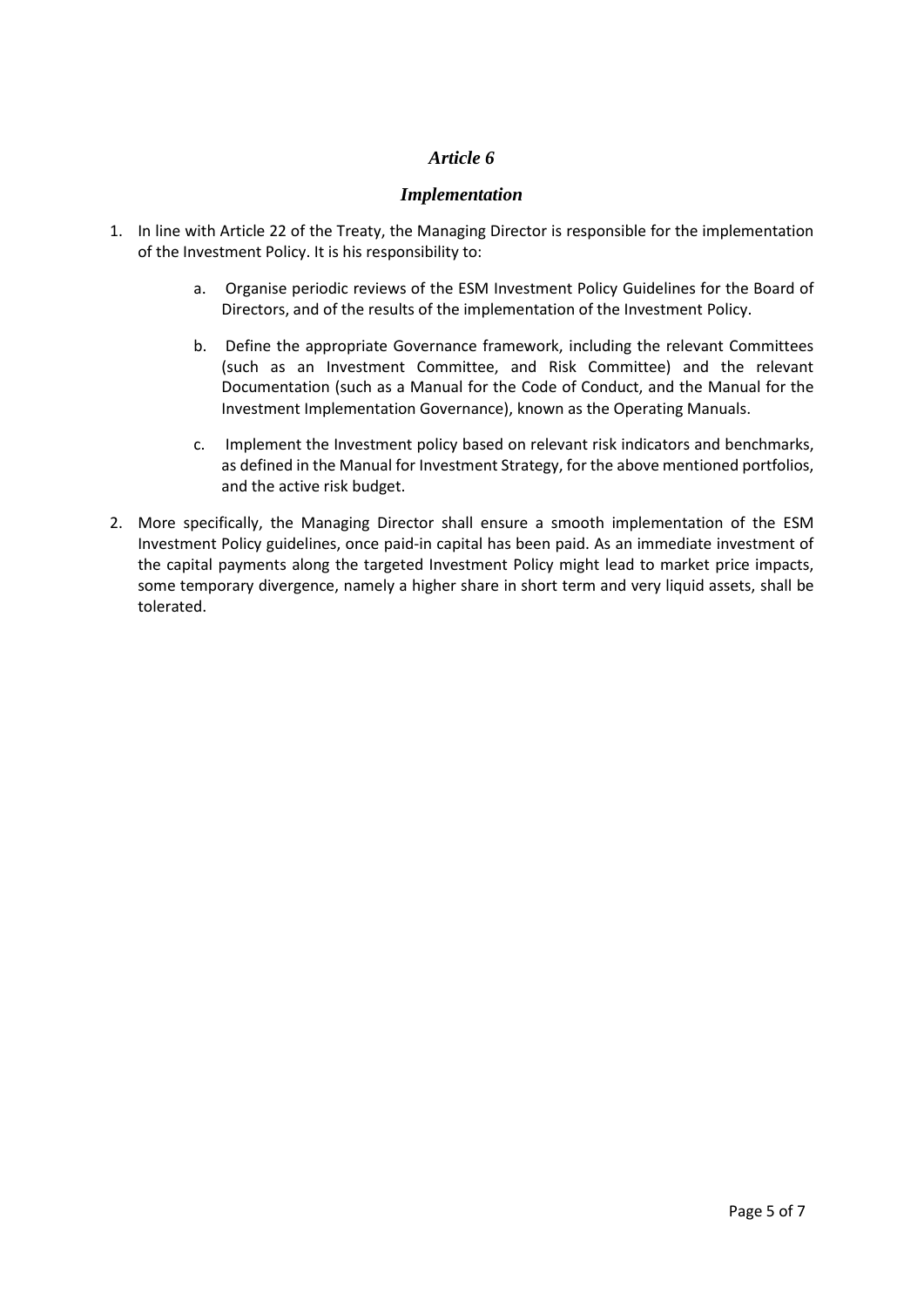#### **Annex 1**

# **General Eligible Assets List**

| Investment<br>Instruments | Debt securities (mainly bonds, bills, covered bonds and commercial<br>papers, certificates of deposit)<br>Secured deposits with eligible counterparties (repurchase agreements<br>٠<br>where ESM receive securities collateral as a guarantee of a placement)<br>Unsecured deposits with eligible counterparties (placement in money<br>market instruments with no collateral)                                                                  |
|---------------------------|-------------------------------------------------------------------------------------------------------------------------------------------------------------------------------------------------------------------------------------------------------------------------------------------------------------------------------------------------------------------------------------------------------------------------------------------------|
| <b>Issuer</b>             | <b>Central Banks</b><br>Sovereigns and their related debt management offices<br>Government related agencies<br>Supranational institutions<br>Sub-Sovereign entities<br>Government guaranteed issuers<br><b>Financial Institutions</b>                                                                                                                                                                                                           |
| Rating<br>criteria        | Minimum rating for all Debt securities, except those issued by Financial<br>Institutions:<br>For each rating agency, a short- or long-term rating which is equal to or<br>$\bullet$<br>higher than at least AA or equivalent for short-term assets<br>Minimum rating for Debt securities issued by Financial Institutions:<br>For each rating agency, a short- or long term rating which is equal to AAA<br>or equivalent for short-term assets |